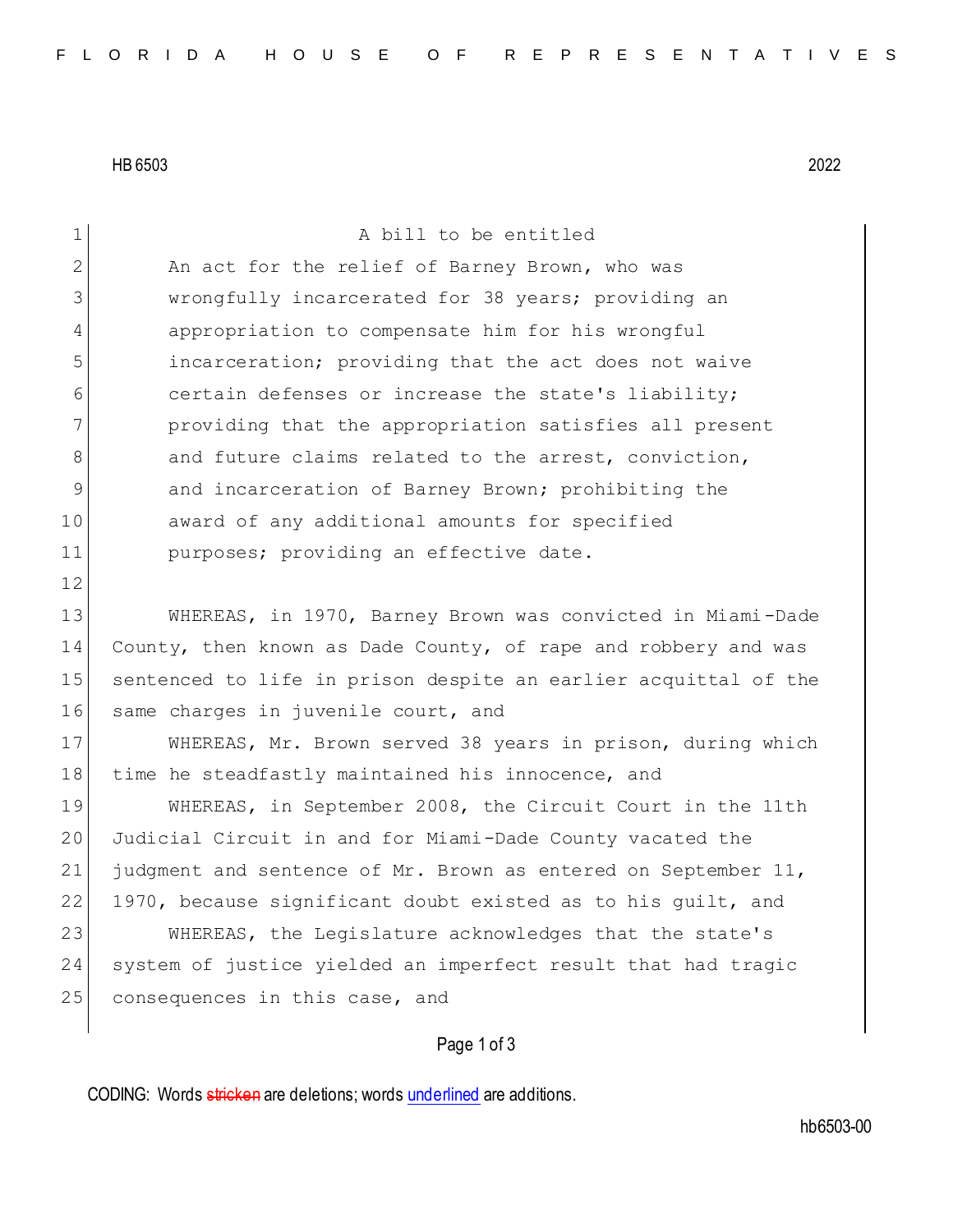## HB 6503 2022

Page 2 of 3 26 WHEREAS, this act is based on a moral desire to acknowledge 27 those who are wrongfully convicted of a felony offense, 28 incarcerated as a result of that conviction, and subsequently 29 determined to actually be innocent, and is not a recognition of 30 a constitutional right or violation, and 31 WHEREAS, the Legislature is providing compensation to Mr. 32 Brown to acknowledge the fact that he suffered significant 33 damages that are unique to him, and 34 WHEREAS, the Legislature intends that any compensation made 35 pursuant to this act be the sole compensation provided by the 36 state for any and all present and future claims arising out of 37 the factual situation described in the preamble to this act, 38 including the wrongful incarceration of Mr. Brown for 38 years, 39 NOW, THEREFORE, 40 41 Be It Enacted by the Legislature of the State of Florida: 42 43 Section 1. The facts stated in the preamble to this act 44 are found and declared to be true. 45 Section 2. The sum of \$1.9 million is appropriated from 46 the General Revenue Fund to the Department of Financial Services 47 for the relief of Barney Brown for the injuries and damages he 48 sustained. 49 Section 3. The Chief Financial Officer is directed to draw 50 a warrant in favor of Barney Brown in the sum of \$1.9 million

CODING: Words stricken are deletions; words underlined are additions.